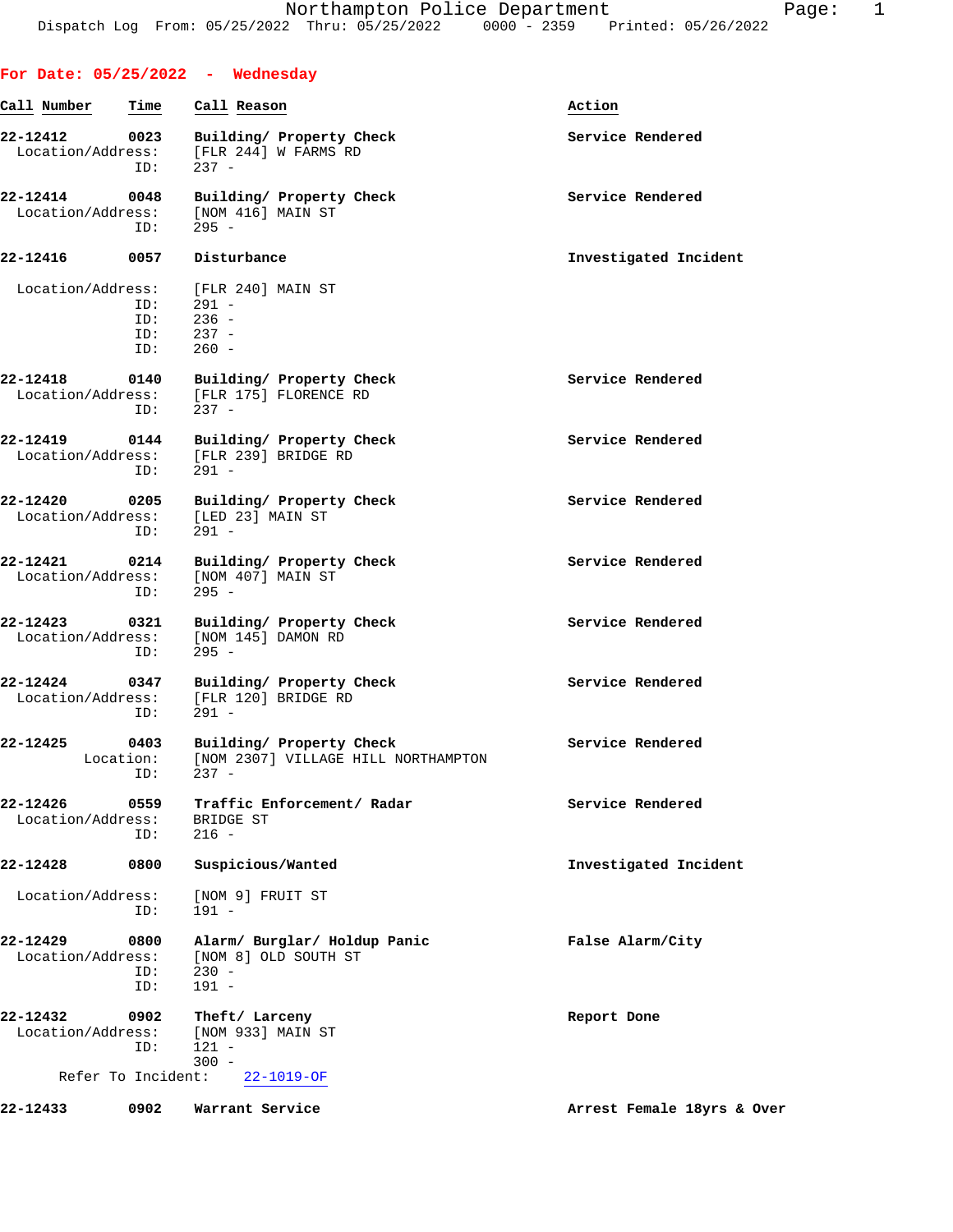|                               |                    | Northampton Police Department<br>Dispatch Log From: 05/25/2022 Thru: 05/25/2022 0000 - 2359 Printed: 05/26/2022 | 2<br>Page:                     |
|-------------------------------|--------------------|-----------------------------------------------------------------------------------------------------------------|--------------------------------|
|                               |                    |                                                                                                                 |                                |
| Location/Address:             |                    | [NOM 933] MAIN ST                                                                                               |                                |
|                               | ID:                | $191 -$                                                                                                         |                                |
|                               | ID:                | $294 -$<br>$197 -$                                                                                              |                                |
|                               | ID:                | $230 -$                                                                                                         |                                |
|                               | Refer To Arrest:   | $22 - 198 - AR$                                                                                                 |                                |
| 22-12434                      | 0912               | Suspicious/Wanted                                                                                               | Investigated Incident          |
|                               |                    |                                                                                                                 |                                |
| Location/Address:             |                    | GOTHIC ST                                                                                                       |                                |
|                               | ID:<br>ID:         | $230 -$<br>$204 -$                                                                                              |                                |
|                               |                    |                                                                                                                 |                                |
| 22-12436                      | 0933               | Parking Violation                                                                                               | Referred to Taken Other Agency |
| Location/Address:             |                    | [NOM 1124] NEW SOUTH ST                                                                                         |                                |
|                               |                    |                                                                                                                 |                                |
| 22-12437                      | 0938               | City Ordinance Violation                                                                                        | Arrest Male 18yrs & Over       |
| Location/Address:             |                    | [NOM 1192] BRIDGE ST                                                                                            |                                |
|                               | ID:                | $230 -$                                                                                                         |                                |
|                               | ID:<br>ID:         | $191 -$<br>$204 -$                                                                                              |                                |
|                               | Refer To Arrest:   | $22 - 199 - AR$                                                                                                 |                                |
|                               |                    |                                                                                                                 |                                |
| 22-12439                      | 0947               | Traffic Accident                                                                                                | Investigated Incident          |
| Location/Address:             |                    | BRIDGE ST + ROUTE 91                                                                                            |                                |
|                               | ID:                | 191 -                                                                                                           |                                |
|                               | Fire Unit:         | E2-Pumper-Engine 2                                                                                              |                                |
| 22-12440                      | 0959               | Theft/ Larceny                                                                                                  | Report Done                    |
| Location/Address:             |                    | <b>MAIN ST</b>                                                                                                  |                                |
|                               | ID:                | STACK -                                                                                                         |                                |
|                               | ID:                | $191 -$                                                                                                         |                                |
|                               | ID:                | STACK -                                                                                                         |                                |
|                               | ID:                | $294 -$<br>$197 -$                                                                                              |                                |
|                               | Refer To Incident: | $22 - 1021 - OF$                                                                                                |                                |
|                               |                    |                                                                                                                 |                                |
| 22-12442                      | 1012               | Parking Violation                                                                                               | Investigated Incident          |
| Location/Address:             |                    | [NOM 1104] NEW SOUTH ST                                                                                         |                                |
|                               | ID:                | 187 -                                                                                                           |                                |
| 22-12446                      | 1105               | Alarm/ Burglar/ Holdup Panic                                                                                    | False Alarm                    |
| Location/Address:             |                    | [NOM 2362] KING ST                                                                                              |                                |
|                               | ID:                | $191 -$                                                                                                         |                                |
|                               | ID:                | $157 -$                                                                                                         |                                |
|                               | ID:                | $187 -$                                                                                                         |                                |
|                               |                    |                                                                                                                 |                                |
| 22-12449                      | 1125               | Public Service, Check Welfare                                                                                   | Service Rendered               |
| Location/Address:             | ID:                | [NOM 2892] OLANDER DR<br>$427 -$                                                                                |                                |
|                               |                    |                                                                                                                 |                                |
| 22-12452<br>Location/Address: | 1201               | Private/Trespass/ Parking Tow<br>[FLR 7] FLORENCE RD                                                            | Vehicle Towed                  |
|                               |                    |                                                                                                                 |                                |
| 22-12453                      | 1213               | Investigation                                                                                                   | Service Rendered               |
| Location/Address:             | ID:                | [NOM 24] LOCUST ST<br>$247 -$                                                                                   |                                |
|                               | Refer To Incident: | 22-1010-OF                                                                                                      |                                |
| 22-12454                      | 1228               |                                                                                                                 | Service Rendered               |
| Location/Address:             |                    | Investigation<br>[NOM 7] CONZ ST                                                                                |                                |
|                               | ID:                | $243 -$                                                                                                         |                                |
| 22-12455                      | 1248               | Theft/ Larceny                                                                                                  | Investigated Incident          |
|                               |                    |                                                                                                                 |                                |
| Location/Address:             |                    | [NOM 2241] EASTHAMPTON RD                                                                                       |                                |
|                               | ID:                | $191 -$                                                                                                         |                                |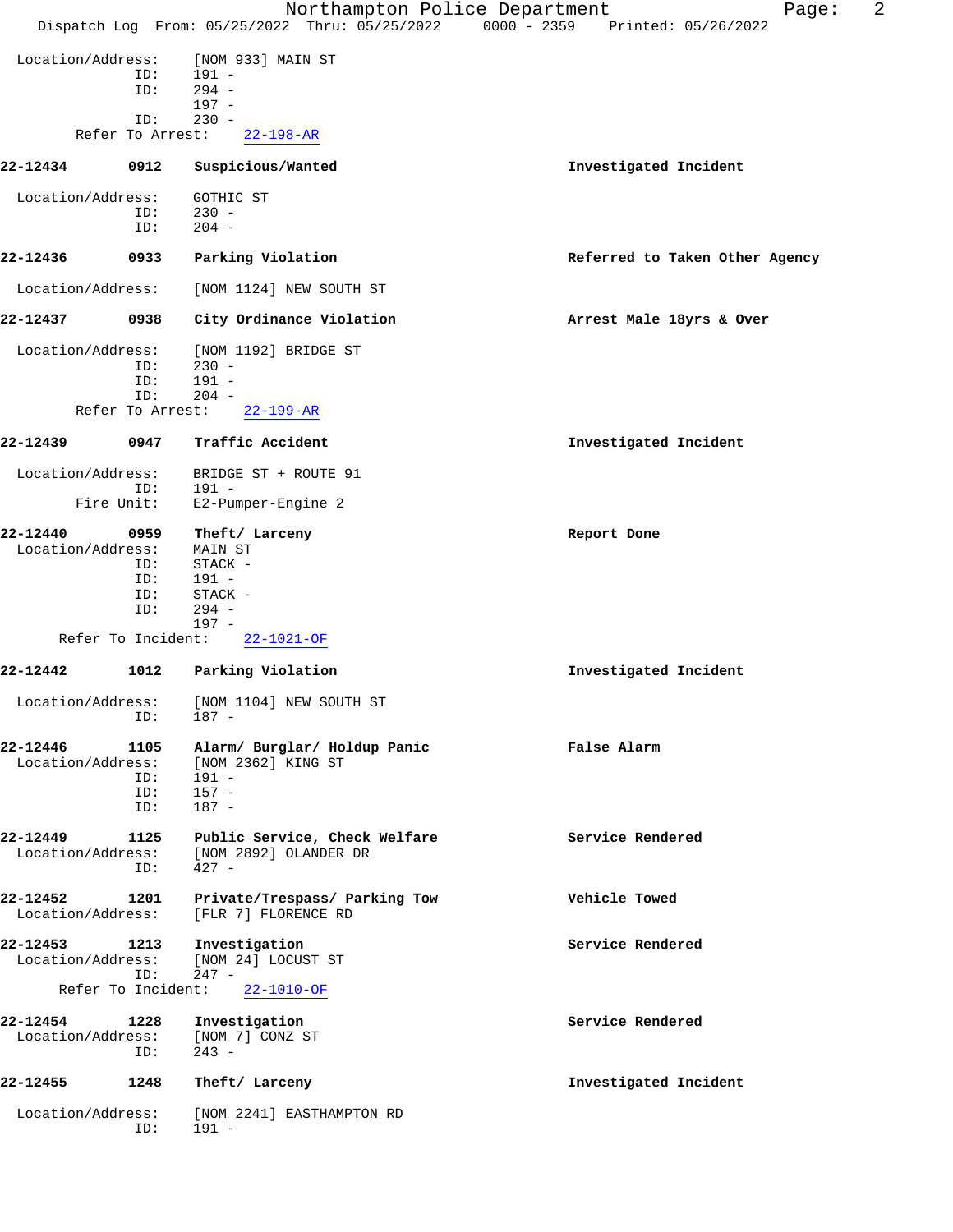| 22-12456                      | 1256               | Public Service                                          | Investigated Incident |  |
|-------------------------------|--------------------|---------------------------------------------------------|-----------------------|--|
| Location/Address:             |                    | [FLR] ACREBROOK DR                                      |                       |  |
|                               | ID:                | $121 -$<br>$300 -$                                      |                       |  |
| 22-12457                      | 1259               | Traffic, Complaint/Hazard                               | Investigated Incident |  |
| Location/Address:             | ID:                | [FLR] FLORENCE RD + BURTS PIT RD<br>$157 -$             |                       |  |
|                               | ID:                | $187 -$                                                 |                       |  |
| 22-12458                      | 1303               | OUTSIDE FIRE (BRUSH/GRASS)                              | Extinguished by N F D |  |
| Location/Address:             | Fire Unit:         | [FLR] PINE VALLEY RD<br>E3-Pumper-Engine 3              |                       |  |
|                               | ID:                | $157 -$                                                 |                       |  |
|                               |                    | Fire Unit: C4-Command-Car 4                             |                       |  |
|                               |                    | Fire Unit: C3-Staff-Car 3                               |                       |  |
| 22-12459                      | 1341               | Traffic Control<br>Location/Address: [NOM 24] LOCUST ST | Service Rendered      |  |
|                               | ID:                | $230 -$                                                 |                       |  |
|                               | ID:                | $157 -$                                                 |                       |  |
| 22-12462<br>Location/Address: | 1349               | Private/Trespass/ Parking Tow<br>[FLR 239] BRIDGE RD    | Vehicle Towed         |  |
| 22-12463                      | 1355               | Park and Walk                                           | Service Rendered      |  |
|                               | ID:                | Location/Address: [NOM 933] MAIN ST<br>$191 -$          |                       |  |
|                               | ID:                | $204 -$                                                 |                       |  |
| 22-12466                      | 1407               | Disturbance                                             | Investigated Incident |  |
| Location/Address:             |                    | [NOM 933] MAIN ST                                       |                       |  |
|                               | ID:<br>ID:         | $191 -$<br>$204 -$                                      |                       |  |
| 22-12468                      | 1413               | Public Service, Check Welfare                           | Investigated Incident |  |
| Location/Address:             | ID:                | [FLR] ACREBROOK DR<br>$187 -$                           |                       |  |
|                               | ID:                | $243 -$                                                 |                       |  |
|                               | Refer To Incident: | $22 - 1024 - OF$                                        |                       |  |
| 22-12469                      | 1428               | Theft/ Larceny                                          | Report Done           |  |
| Location/Address:             | ID:                | [NOM 2625] KING ST<br>$121 -$                           |                       |  |
|                               | Refer To Incident: | $300 -$<br>$22 - 1023 - OF$                             |                       |  |
| 22-12474                      | 1512               | Animal                                                  | Service Rendered      |  |
| Location/Address:             |                    | [FLR] HINCKLEY ST                                       |                       |  |
|                               | ID:<br>ID:         | $427 -$<br>$230 -$                                      |                       |  |
| 22-12476                      | 1525               | Park and Walk                                           | Service Rendered      |  |
| Location/Address:             |                    | [NOM 933] MAIN ST                                       |                       |  |
|                               | ID:                | $277 -$                                                 |                       |  |
| 22-12477<br>Location/Address: | 1544               | Harassment / Stalking<br>[LED] MAIN ST                  | Report Done           |  |
|                               | ID:                | $287 -$                                                 |                       |  |
|                               | Refer To Incident: | $22 - 1025 - OF$                                        |                       |  |
| 22-12479                      | 1611               | Park and Walk                                           | Service Rendered      |  |
| Location/Address:             | ID:                | [NOM 7] CONZ ST<br>$242 -$                              |                       |  |
|                               | ID:                | $277 -$                                                 |                       |  |
|                               |                    |                                                         |                       |  |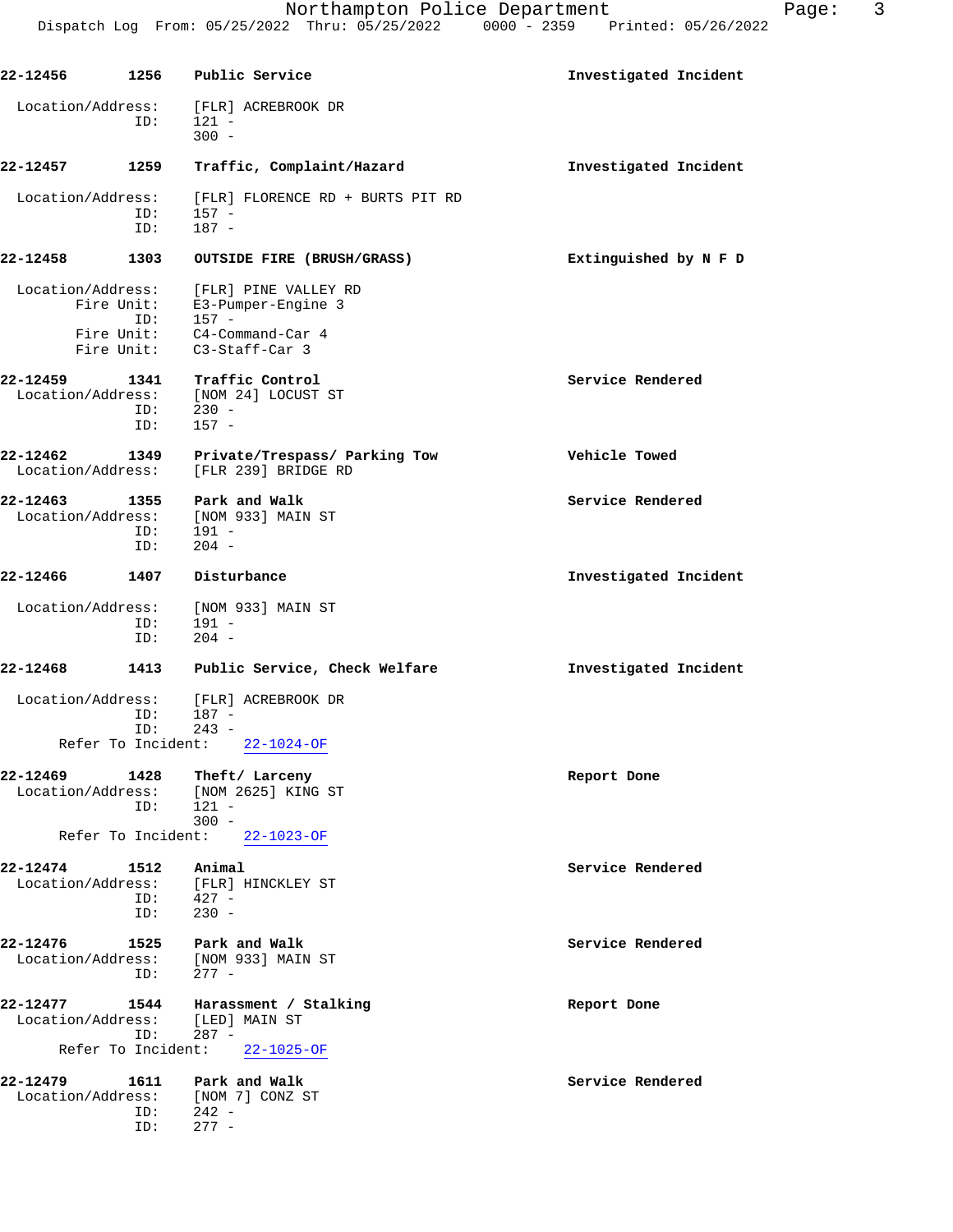| 22-12480                      | 1615                       | Traffic, Complaint/Hazard                                                           | Investigated Incident         |
|-------------------------------|----------------------------|-------------------------------------------------------------------------------------|-------------------------------|
| Location/Address:             | ID:                        | [NOM 750] INDUSTRIAL DR + DAMON RD<br>$298 -$                                       |                               |
| 22-12481                      | 1653                       | Motor Vehicle Stop                                                                  | Cite/ Warning Issued/ Traffic |
| Location/Address:             | ID:                        | PROSPECT AVE + STODDARD ST<br>$298 -$                                               |                               |
| 22-12485<br>Location/Address: | 1748<br>ID:                | Animal<br>[FLR] NONOTUCK ST<br>$ID: 230 -$<br>$298 -$                               | Service Rendered              |
| 22-12488<br>Location/Address: | 1852<br>ID:<br>ID:         | Animal<br>[NOM 188] CENTER ST<br>- 181 -<br>$242 -$                                 | Service Rendered              |
| 22-12490                      | ID:                        | 1853 Disturbance<br>Location/Address: [NOM 2906] OLANDER DR<br>248 -                | Report Done                   |
|                               |                            | Refer To Incident: 22-1026-OF                                                       |                               |
| 22-12491                      | 1916                       | Trespassing/ Unwanted Guest                                                         | Area Search Negative          |
| Location/Address:             | ID:<br>ID:                 | [NOM 2654] PEARL ST<br>242 -<br>$277 -$                                             |                               |
| 22-12492                      | 1921                       | Motor Vehicle Stop                                                                  | Cite/ Warning Issued/ Traffic |
| Location/Address:             | ID:                        | [NOM 326] PLEASANT ST<br>$242 -$                                                    |                               |
| 22-12493<br>Location/Address: | 1924<br>ID:<br>ID:<br>ID:  | Disturbance<br>[NOM 2639] PLEASANT ST<br>$277 -$<br>$298 -$<br>242 -                | Peace Restored                |
| 22-12494<br>Location/Address: | 2006<br>ID:<br>ID:         | <b>ASSIST OTHER AGENCY</b><br>[FLR] ACREBROOK DR<br>$230 -$<br>$243 -$              | Service Rendered              |
| 22-12496                      | 2010                       | Disturbance                                                                         | Investigated Incident         |
|                               | Vicinity of:<br>ID:<br>ID: | [NOM 845] MAIN ST<br>186 -<br>$242 -$                                               |                               |
| 22-12497<br>Location/Address: | 2010<br>ID:<br>ID:         | Alarm/ Burglar/ Holdup Panic<br>[NOM 2396] N KING ST<br>$298 -$<br>$242 -$          | False Alarm                   |
| 22-12500                      | 2020                       | Harassment / Stalking                                                               | Area Search Negative          |
| Location/Address:             | ID:                        | [NOM 177] N KING ST<br>$242 -$                                                      |                               |
| 22-12503<br>Location/Address: | 2052<br>ID:<br>ID:<br>ID:  | Trespassing/ Unwanted Guest<br>[NOM 177] N KING ST<br>$277 -$<br>$230 -$<br>$298 -$ | Service Rendered              |

Northampton Police Department The Page: 4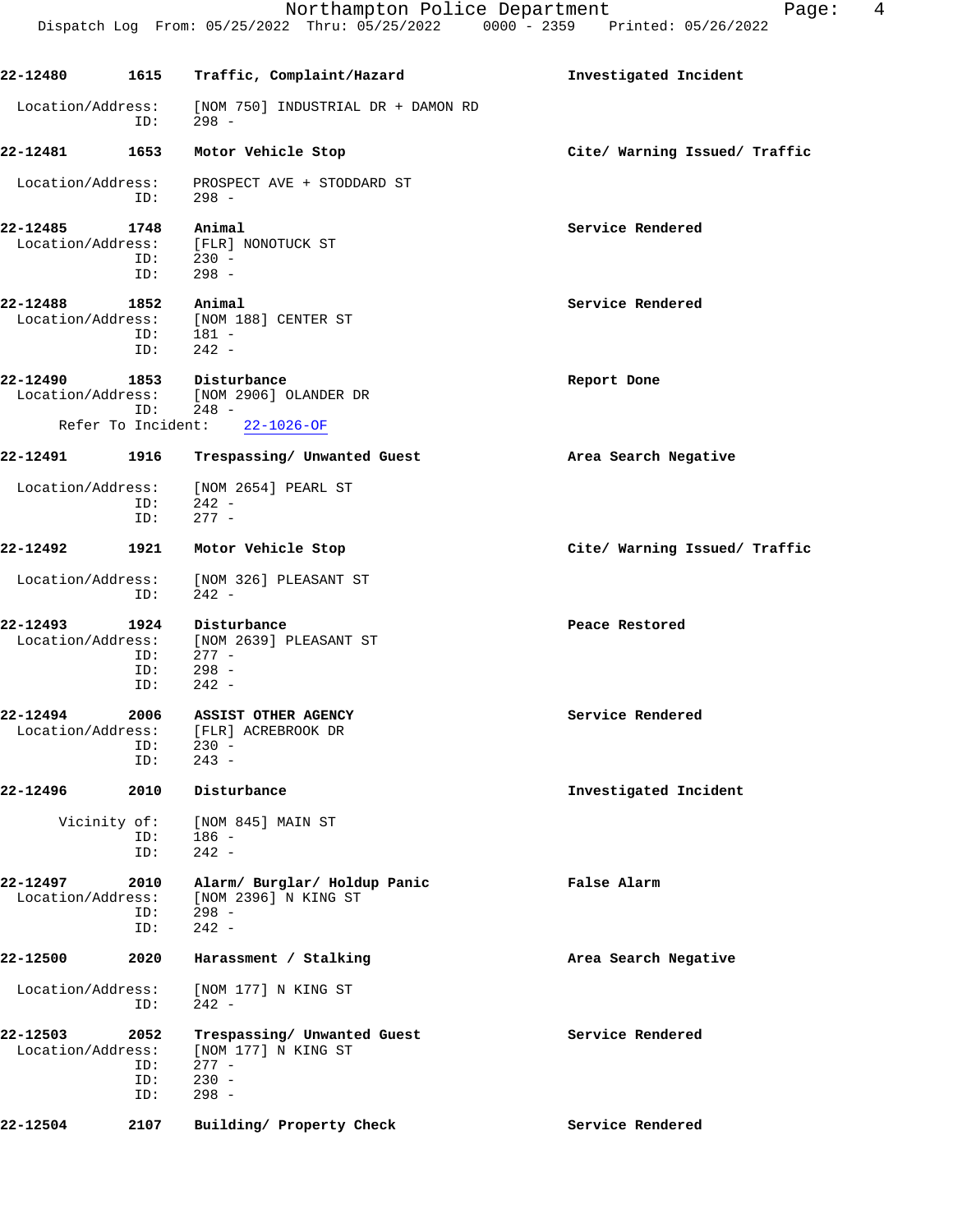|                               |             |                                                             | 5<br>Northampton Police Department<br>Page:                                    |
|-------------------------------|-------------|-------------------------------------------------------------|--------------------------------------------------------------------------------|
|                               |             |                                                             | Dispatch Log From: 05/25/2022 Thru: 05/25/2022 0000 - 2359 Printed: 05/26/2022 |
| Location/Address:             | ID:         | [FLR] PINE VALLEY RD<br>$230 -$                             |                                                                                |
| 22-12505                      | 2117        | Theft/ Larceny                                              | Report Done                                                                    |
| Location/Address:             | ID:         | [FLR 7] FLORENCE RD<br>$230 -$                              |                                                                                |
| Refer To Incident:            |             | $22 - 967 - OF$                                             |                                                                                |
| 22-12506                      | 2158        | Property, Lost/Found                                        | Report Done                                                                    |
| Location/Address:             | ID:         | STATE ST<br>$248 -$                                         |                                                                                |
| Refer To Incident:            |             | 22-1027-OF                                                  |                                                                                |
| 22-12507                      | 2210        | Harassment / Stalking                                       | Service Rendered                                                               |
| Location/Address:             |             | [NOM 177] N KING ST                                         |                                                                                |
|                               | ID:         | $298 -$                                                     |                                                                                |
|                               | ID:         | $242 -$                                                     |                                                                                |
|                               | ID:         | $186 -$                                                     |                                                                                |
| 22-12508                      | 2223        | Assist/ Service Calls                                       | Service Rendered                                                               |
| Location/Address:             |             | [NOM 66] N KING ST                                          |                                                                                |
|                               |             | EMS Unit: A01-Fire Ambulance                                |                                                                                |
|                               | ID:<br>ID:  | $298 -$<br>$242 -$                                          |                                                                                |
|                               |             |                                                             |                                                                                |
| 22-12509                      | 2226        | ASSIST OTHER AGENCY                                         | Service Rendered                                                               |
| Location/Address:             | ID:         | RIVERBANK RD<br>$186 -$                                     |                                                                                |
| 22-12510                      | 2257        | Juvenile Problem                                            | Report Done                                                                    |
| Location/Address:             |             | [FLR] N MAIN ST                                             |                                                                                |
|                               | ID:         | $237 -$                                                     |                                                                                |
|                               | ID:         | $295 -$                                                     |                                                                                |
| Refer To Incident:            |             | $22 - 1028 - OF$                                            |                                                                                |
| 22-12511                      | 2304        | Trespassing/ Unwanted Guest                                 | Service Rendered                                                               |
| Location/Address:             | ID:         | [NOM 321] PLEASANT ST<br>$293 -$                            |                                                                                |
|                               | ID:         | $216 -$<br>$236 -$                                          |                                                                                |
|                               |             |                                                             |                                                                                |
| 22-12513                      | 2317        | DISABLED MV                                                 | Service Rendered                                                               |
| Location/Address: MT TOM RD   | ID:         | $293 -$                                                     |                                                                                |
|                               |             | $216 -$                                                     |                                                                                |
| 22-12515                      | 2331        | Building/ Property Check                                    | Service Rendered                                                               |
| Location/Address:             |             | [NOM 93] HAMPTON AVE                                        |                                                                                |
|                               | ID:         | $260 -$                                                     |                                                                                |
| 22-12516                      | 2333        | Motor Vehicle Stop                                          | Cite/ Warning Issued/ Traffic                                                  |
| Location/Address:             |             | [NOM 4] KING ST                                             |                                                                                |
|                               | ID:         | $293 -$                                                     |                                                                                |
|                               |             | $216 -$                                                     |                                                                                |
| 22-12517                      | 2339        | Motor Vehicle Stop                                          | Verbal Warning Given                                                           |
| Location/Address:             | ID:         | [NOM 2174] BRIDGE RD<br>$295 -$                             |                                                                                |
|                               |             |                                                             |                                                                                |
| 22-12518<br>Location/Address: | 2340<br>ID: | Building/ Property Check<br>[FLR 244] W FARMS RD<br>$237 -$ | Service Rendered                                                               |
| 22-12519                      | 2356        | Motor Vehicle Stop                                          | Verbal Warning Given                                                           |
|                               |             |                                                             |                                                                                |
| Location/Address:             | ID:<br>ID:  | [NOM 596] CRAFTS AVE<br>$260 -$<br>$260 -$                  |                                                                                |
|                               |             |                                                             |                                                                                |